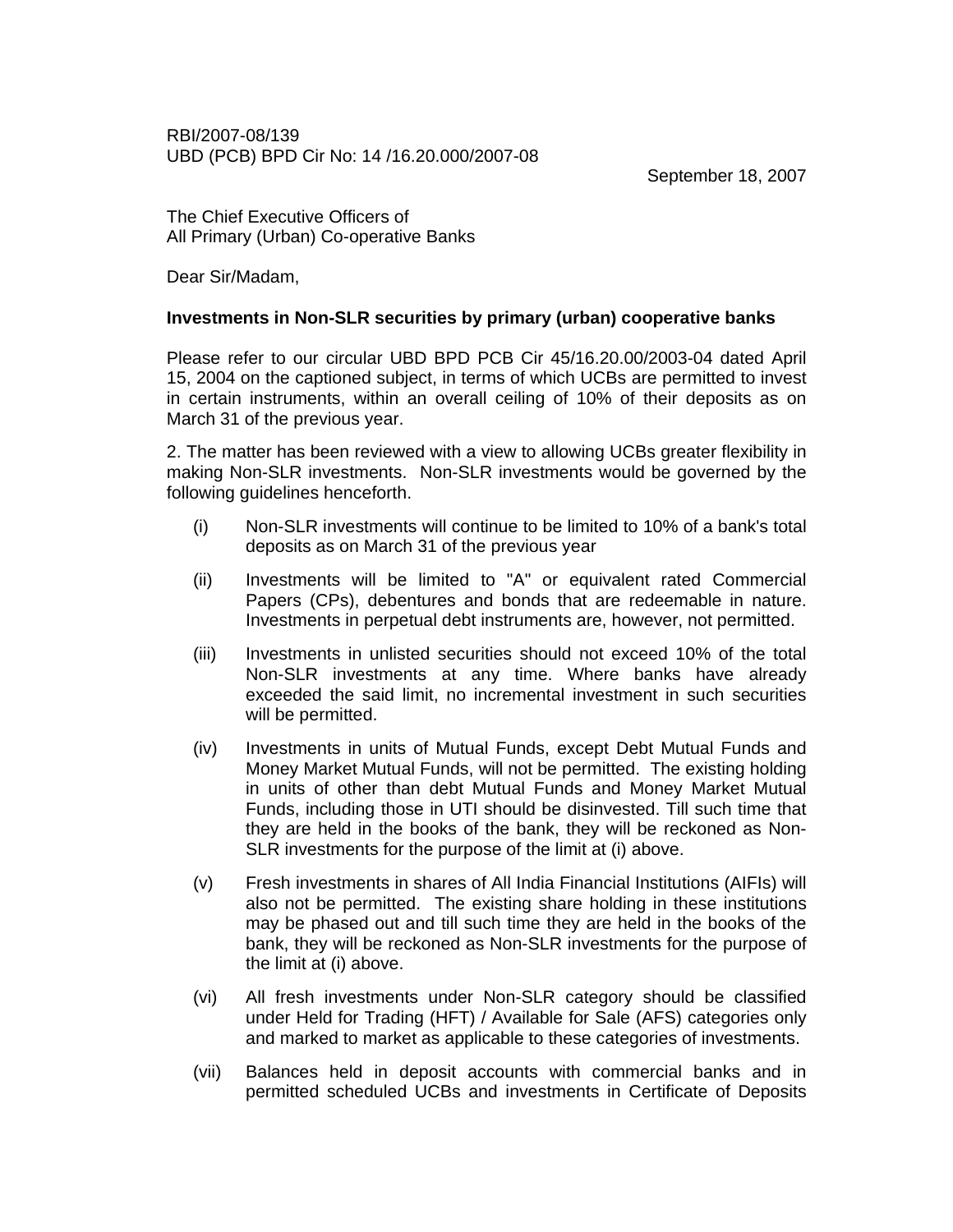issued by Commercial Banks will be outside the limit of 10% of total deposits prescribed for Non-SLR investments

- (viii) The total amount of funds placed as inter-bank deposits (**for all purposes** including clearing, remittance, etc) shall not exceed 10% of the DTL of a UCB as on March 31 of the previous year. The prudential inter-bank exposure limit of 10% of the DTL would be **all-inclusive** and not limited to inter-bank call and notice money. The only exception is made for Tier I UCBs, which may place deposits up to 15% of their NDTL with Public Sector Banks over and above the said prudential limit of 10% of NDTL
- (ix) Exposure to any single bank should not exceed 2% of the depositing bank's DTL as on March 31 of the previous year, inclusive of its total non- SLR investments and deposits placed with that bank. Deposits, if any, placed for availing CSGL facility, currency chest facility and nonfund based facilities like Bank Guarantee (BG), Letter of Credit (LC) would be excluded to determine the single bank exposure limit for this purpose.
- (x) All investments as above, barring deposits placed with banks for which prudential limits have been prescribed at para 2 (ix) above, will be subject to the prescribed prudential individual /group exposure limits.
- (xi) All investments, other than those in CPs and CDs, shall be in instruments with an original maturity of at least one year.
- (xii) The non-scheduled primary (urban) co-operative banks, having single branch-cum-head-office or having multiple branches within a single district, having a deposit base of Rs.100 crore or less have been exempted from maintaining SLR in prescribed assets upto 15% of their DTL on keeping the required amount, in interest bearing deposits, with State Bank of India and its subsidiary banks and the public sector banks including Industrial Development Bank of India Ltd., in terms of our circular dated February 17, 2006. Such deposits are not covered under these guidelines and the limits prescribed at (vii) above are exclusive of such deposits.

3. Banks should review their investment policy and ensure that it provides for the nature and extent of investments intended to be made in Non-SLR instruments now permitted, the risk parameters and cut-loss limits for holding / divesting the investments. Banks should put in place proper risk management systems for capturing and analyzing the risk in respect of non-SLR investment and taking remedial measures in time.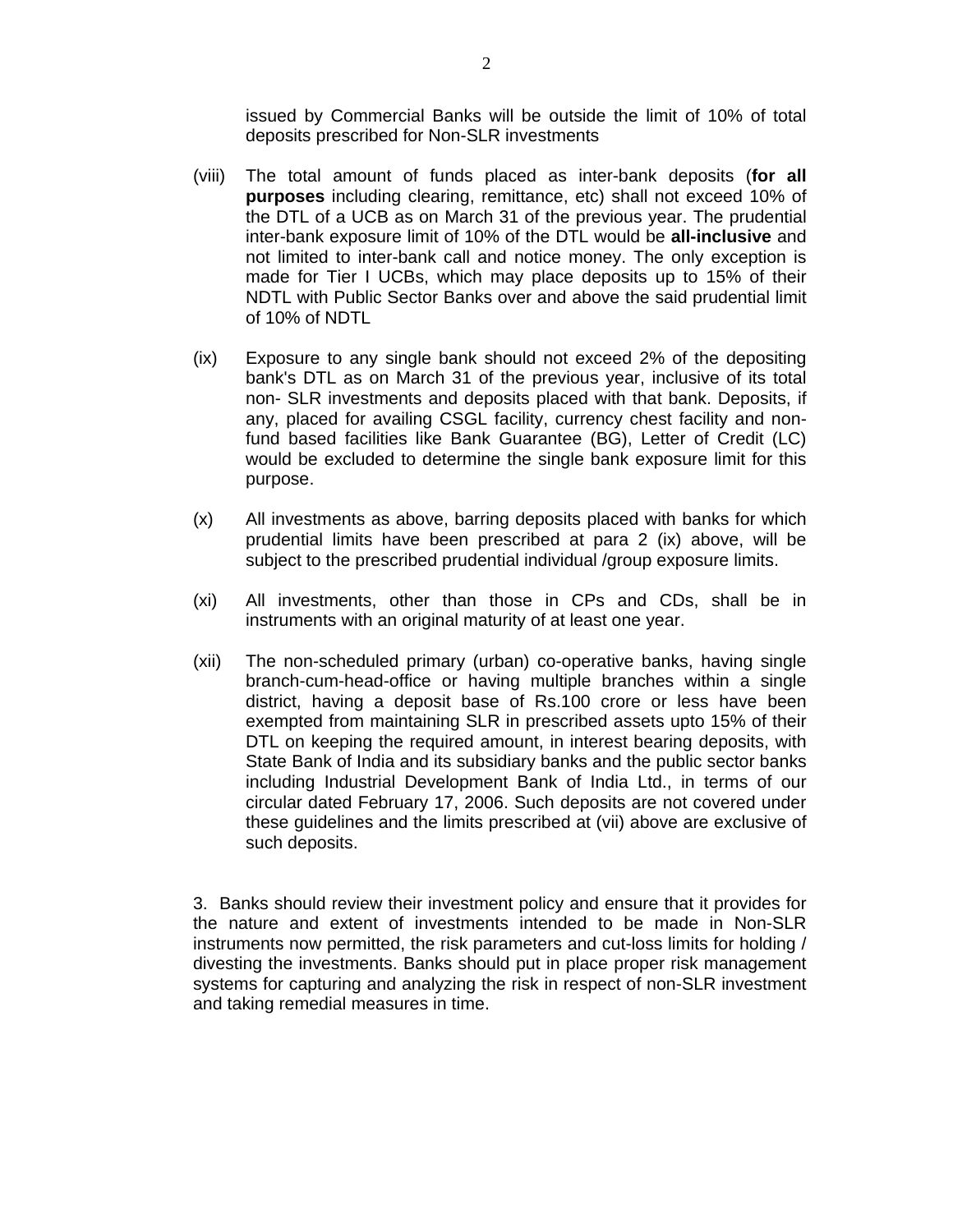4. The Boards should review the following aspects of non-SLR investment at least at half-yearly intervals.

- a. Total business (investment and divestment) during the reporting period
- b. Compliance with prudential limits prescribed for non-SLR investment
- c. Compliance with the prudential guidelines issued by Reserve Bank on non-SLR securities
- d. Rating migration of the issuers/issues held in the bank's books and consequent diminution in the portfolio quality
- e. Extent of non-performing investments in the non-SLR category and sufficient provision thereof

5. Banks should disclose the details of the issuer-wise composition of non-SLR investments and the non-performing investments in the 'Notes on Accounts' of the balance sheet, as indicated in the Annex.

Yours faithfully,

(N.S.Vishwanathan) Chief General Manager in-Charge